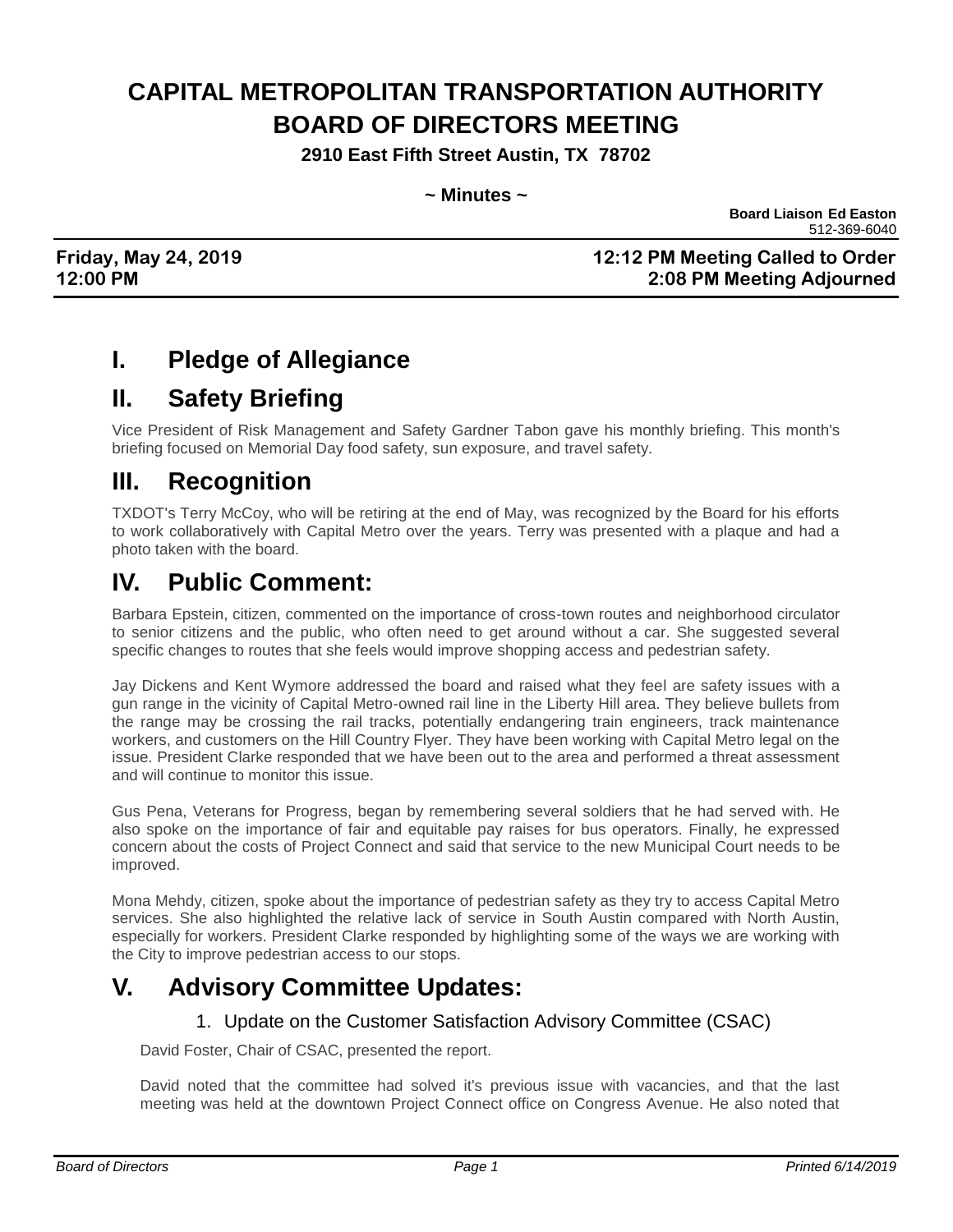CSAC is a great way for customers who may have problems to speak directly to staff and have their issues addressed. Chair Cooper also noted the importance of the committee and how he hoped for improved collaboration in the future.

Yannis Banks, Community Involvement, noted that CSAC was also given a tour of North Ops and the new Operations Control Center this month.

#### 2. Update on the Access Advisory Committee (AAC)

Yannis Banks, Community Involvement, gave the report.

Access received an update on the Operations Control Center and a briefing from Martin Kareithi on things that are being done at bus stops to improve safety.

### **VI. Board Committee Updates:**

#### 1. Operations, Planning and Safety Committee

Chair Jonse presented her report.

The Committee met on May 8th and heard three Action Items, two of which are on the Consent Agenda at today's meeting. The Committee also heard two presentations, on the FY2020 Budget and the Contracted Bus Operations and Maintenance contract.

#### 2. Finance, Audit and Administration Committee

Chair Mitchell presented the report.

The Committee met on May 8th and heard one Action Item, an ILA with Travis County for transit passes for jurors. They also heard several presentations from Internal Audit and Finance staff.

#### 3. CAMPO update

Board Member Mitchell presented the report.

CAMPO met on May 6th. Board member Kitchen was reappointed to the Capital Metro board, and CAMPO voted to support the I-35 improvements with discretionary funds for TxDOT.

### **VII. Consent Items**

| <b>RESULT:</b>   | <b>ADOPTED [UNANIMOUS]</b>                             |
|------------------|--------------------------------------------------------|
| <b>MOVER:</b>    | Rita Jonse, Board Member                               |
| <b>SECONDER:</b> | Terry Mitchell, Board Member                           |
| AYES:            | Mitchell, Cooper, Kitchen, Jonse, Renteria, Travillion |
| <b>ABSENT:</b>   | Garza, Stratton                                        |

1. Approval of Minutes from the April 22, 2019 board meeting.

2. Approval of a resolution authorizing the President & CEO, or his designee, to approve an ILA with Travis County for a pilot program to purchase discounted passes and distribute passes to Travis County jurors.

3. Approval of a resolution authorizing the President & CEO, or his designee, to finalize and execute a contract with Austin Business Furniture for the purchase and installation of furniture and wall system for the administrative office space at 624 Pleasant Valley Rd. in the amount of \$444,281.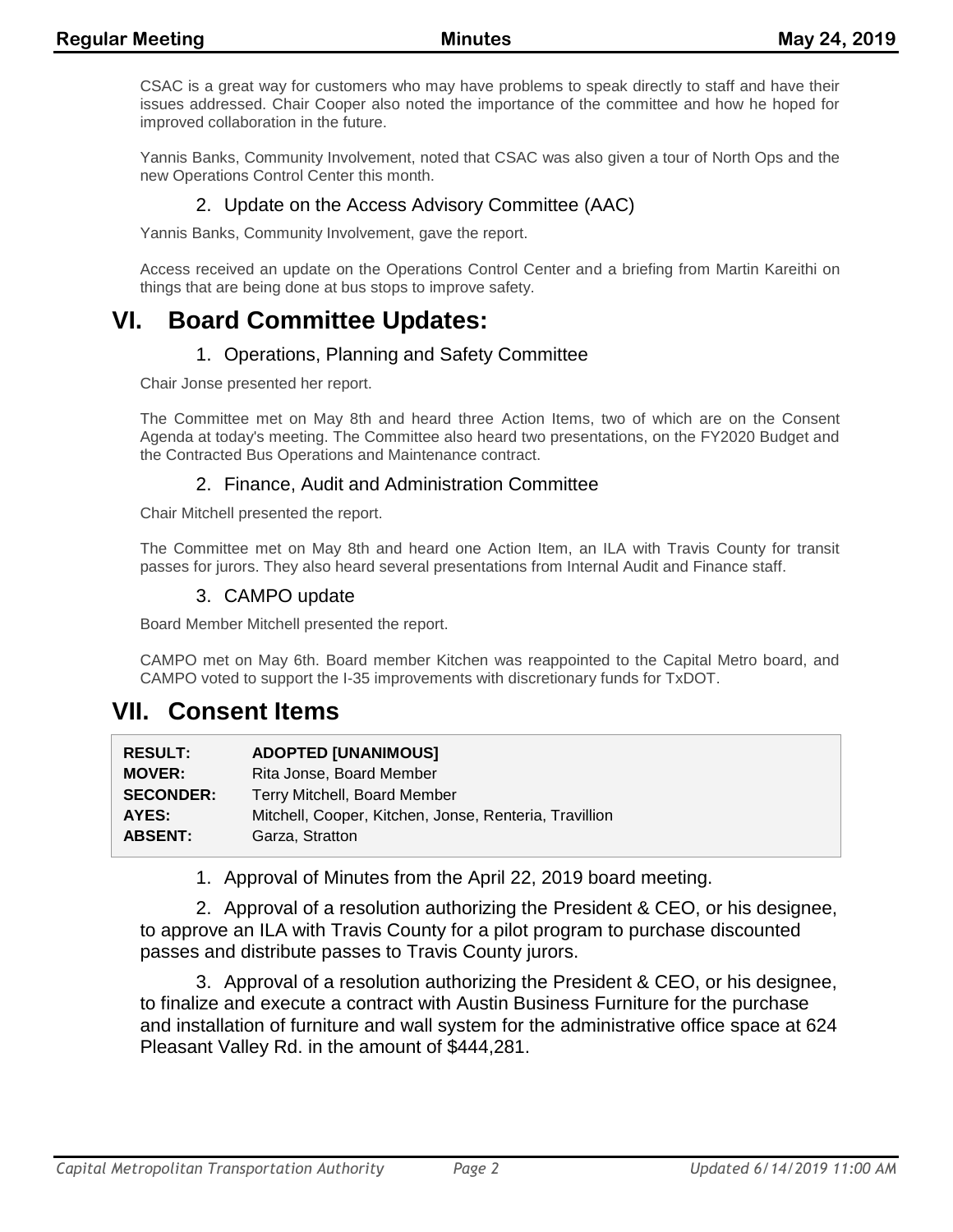4. Approval of a resolution authorizing the President & CEO, or his designee, to finalize and execute Amendment No. 2 to CARTS Supplement No. 8 to the Master Regional Mobility Agreement with Capital Area Rural Transportation Services (CARTS) for the provision of transit services to the Manor area in an amount not to exceed \$664,740.

### **VIII. Action Items:**

1. Approval of a resolution authorizing the President/CEO, or his designee, to finalize and execute a contract with Via Mobility, LLC to provide transit on-demand software in support of Pickup, an on-demand neighborhood service, for a base period of one year with three optional one-year periods in an amount not to exceed \$1,330,421.

Chad Ballentine, Vice President of Paratransit and Innovative Mobility Operations, presented this item.

This new software will be a key component of our new on-demand Pickup service. Chad presented an overview of the Pickup service and showed a map of areas where the service is planned. He also discussed key features of the VIA Mobility software and gave an overview of the contract terms. Over time this app will be fully integrated with the Cap Metro app.

Board member Travillion asked about access to the Pickup service for people who did not use apps. Chad responded that there will be an option for customers to call in a request, and that we will also be continuing training and community outreach for folks who are not used to using smartphone apps. Board member Travillion also asked about other available services for people who may live outside the zone, or need service at times when Pickup may not be available.

Chad discussed start of the Pickup service -- four zones will be launched around the time of the Service Change in August.

Board member Kitchen asked about growth of the service in the future, and having that discussion as part of the upcoming budget process. Board member Mitchell asked about the costs of this service versus fixed-route, and asked if he could see a side-by-side comparison when we have more information. President Clarke and Chair Cooper both offered comments on the efficiencies that this type of service could provide in the future.

| <b>RESULT:</b>   | <b>ADOPTED [UNANIMOUS]</b>                             |
|------------------|--------------------------------------------------------|
| <b>MOVER:</b>    | Terry Mitchell, Board Member                           |
| <b>SECONDER:</b> | Sabino Renteria, Board Member                          |
| AYES:            | Mitchell, Cooper, Kitchen, Jonse, Renteria, Travillion |
| <b>ABSENT:</b>   | Garza, Stratton                                        |

2. Approval of a resolution authorizing the President & CEO, or his designee, to finalize and execute a contract with Environmental Lighting Service, LLC for the fabrication and installation of 80 solar lights (base year) at designated bus stops for \$318,000, and 60 additional solar lights (two option years) for \$243,000, for a total contract amount not to exceed \$561,000.

Ken Cartwright, Vice President of Capital Projects, presented this item.

This contract will provide fabrication and installation of up to 140 solar bus stop lighting fixtures. Ken gave a presentation that included photos of the lights and highlighting the benefits of them over conventional lighting.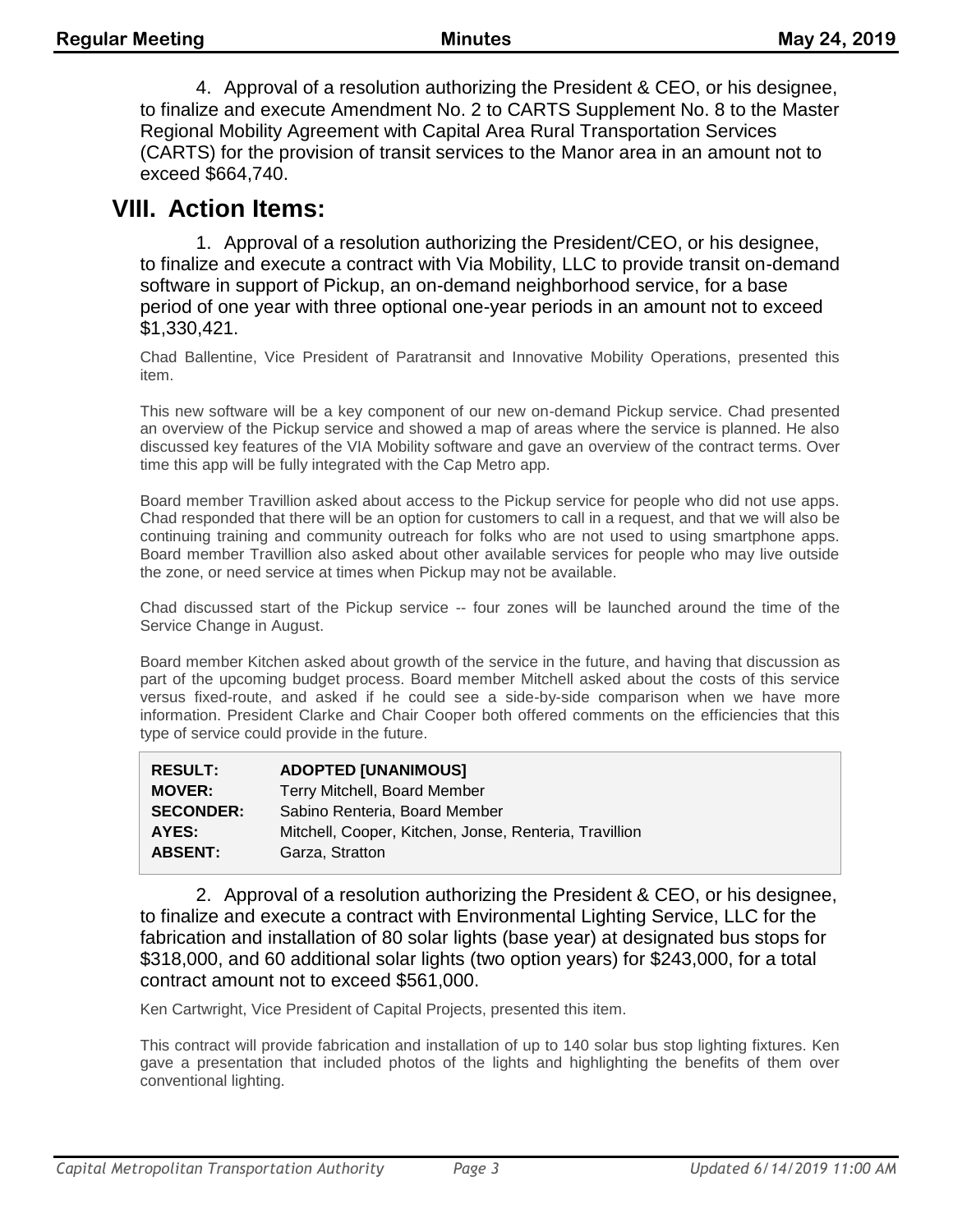Board member Travillion expressed thanks for the detailed DBE/SBE information provided in the board backup. Board member Renteria asked about the total cost of the lights per unit. Ken responded that each individual unit was a little less than \$4,000 including installation.

| <b>RESULT:</b>   | <b>ADOPTED [UNANIMOUS]</b>                             |
|------------------|--------------------------------------------------------|
| <b>MOVER:</b>    | Jeffrey Travillion, Board Member                       |
| <b>SECONDER:</b> | Sabino Renteria, Board Member                          |
| AYES:            | Mitchell, Cooper, Kitchen, Jonse, Renteria, Travillion |
| <b>ABSENT:</b>   | Garza, Stratton                                        |

### **IX. Presentations:**

#### 1. Project Connect Community Engagement Update

Jackie Nirenberg, Community Engagement Manager, gave the presentation.

Jackie reviewed recent community engagement events and efforts in support of Project Connect, including Blue and Orange Line open houses and virtual open houses. Wherever possible we are also trying to piggyback on other regional community events to raise awareness. She also reviewed upcoming events and milestones, including the formation of the Project Connect Ambassador Network (PCAN) and a redesign of the Project Connect website.

Jackie then walked the board through a demo of the prototype of the Project Connect engagement dashboard, including maps and metrics of engagement efforts. Board member Kitchen asked if the dashboard could link to all the comments received, rather than just trending comments.

Board member Kitchen asked about a recent grassroots survey that was done. Jackie responded that the survey was done by the Rindy Miller group on public perception of Project Connect and the results were just received. Jackie offered to provide an update the next time she presents to the board in August. Board member Kitchen emphasized the importance of listening to people's concerns during this process. President Clarke commented that our only goal is to work closely with the public to design the Project Connect plan, not sell them on our ideas. Board member Travillion emphasized the need to work closely with our bus operators to help gather ideas and input.

### **X. Reports:**

#### 1. President's Report

President Clarke presented his report.

This month's report included the recent 2019 Bus Safety Award for large agencies from the American Public Transportation Association; opening of the Broken Spoke and other new MetroRapid stops; the opening of the new Westgate Transit Center; transit improvements along the Guad/Lavaca corridor that will improve a bottleneck near MLK Boulevard; and recent positive ridership trends.

# **XI. Items for Future Discussion:**

### **XII. Adjournment**

# **ADA Compliance**

*Reasonable modifications and equal access to communications are provided upon request. Please call (512) 369-6040 or email ed.easton@capmetro.org if you need more information.*

*BOARD OF DIRECTORS: Wade Cooper, Chair; Delia Garza, Vice Chair; Eric Stratton, Secretary; Terry Mitchell; Rita Jonse; Ann Kitchen, Jeffrey Travillion and Pio Renteria.* 

The Board of Directors may go into closed session under the Texas Open Meetings Act. In accordance